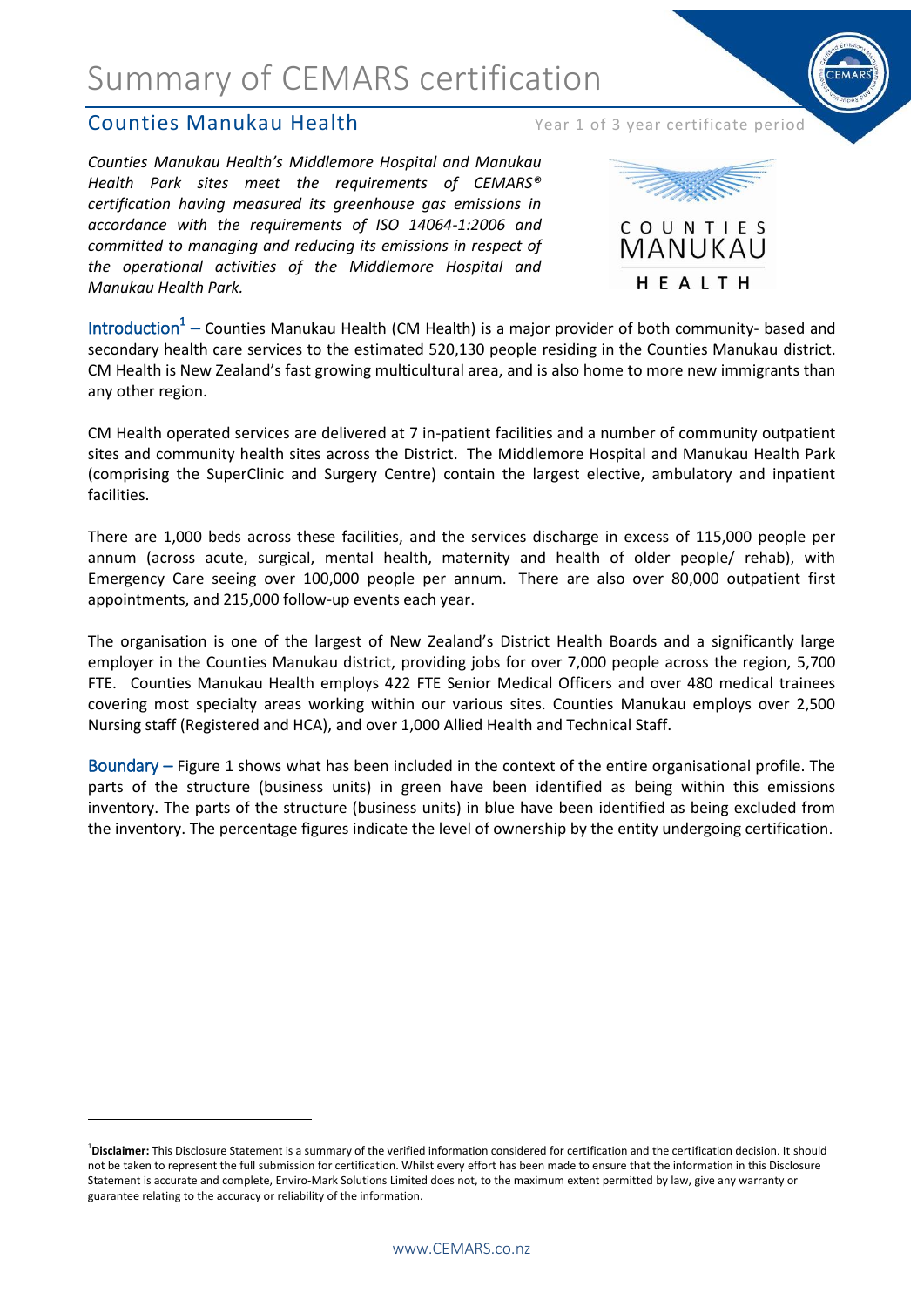### **Counties Manukau Health** Year 1 of 3 year certificate period



Organisations not included for this reporting period



**Figure 1:** Organisational structure showing business units included and excluded.

Consolidation approach – The operational control consolidation approach has been used to account for operational emissions with reference to the methodology described in the GHG Protocol and ISO 14064- 1:2006 standards.

Base year – 01/07/2011 to 30/06/2012

#### Measurement period – 01/07/2014 to 30/06/2015

Emissions source inclusions **–** The operational GHG emissions for the organisation by emissions source are shown in Figure 2 below.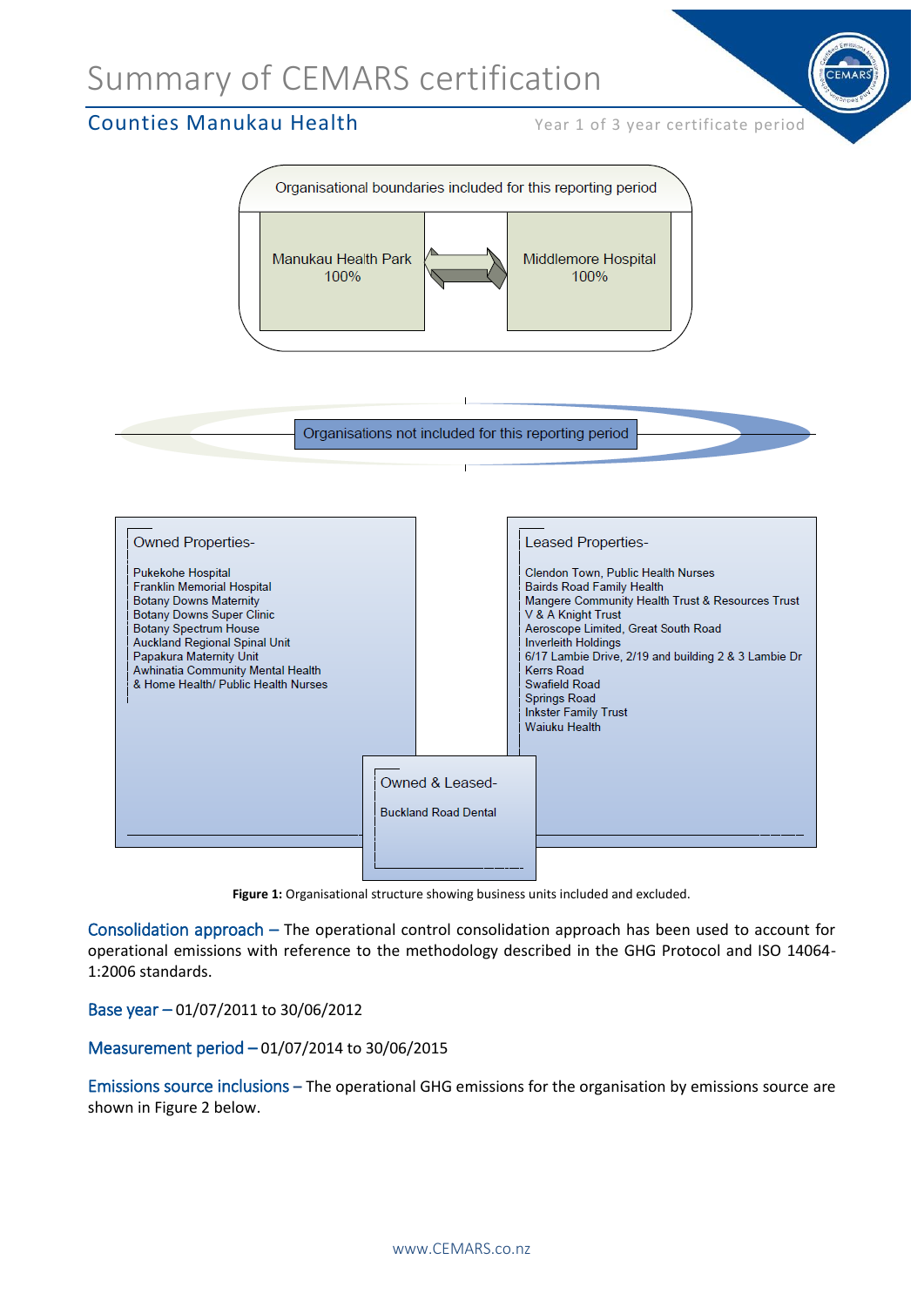### **Counties Manukau Health** Year 1 of 3 year certificate period

**.** 



**Figure 2:** GHG emissions by emissions source (tCO<sub>2</sub>e).

Emissions as tonnes of carbon dioxide equivalents (tCO<sub>2</sub>e) for this period were<sup>2</sup>:

| <b>Emissions summary by scopes</b> |           | <b>Units</b>       |
|------------------------------------|-----------|--------------------|
| Scope 1 total                      | 6,997.52  | tCO <sub>2</sub> e |
| Scope 2 total                      | 4,694.65  | tCO <sub>2</sub> e |
| Scope 3 total                      | 5,781.50  | tCO <sub>2</sub> e |
| <b>Mandatory scope 3</b>           | 4,977.15  | tCO <sub>2</sub> e |
| Additional scope 3                 | 804.35    | tCO <sub>2</sub> e |
| One-time scope 3                   | 0.00      | tCO <sub>2</sub> e |
| <b>Total inventory:</b>            | 17,473.67 | tCO <sub>2</sub> e |

Emissions source exclusions – The following emissions sources were excluded from the inventory for this measurement period:

| <b>GHG emissions source</b>         | <b>GHG emissions</b><br>level scope | <b>Reason for exclusion</b>                                                                                                                                                                                          |  |
|-------------------------------------|-------------------------------------|----------------------------------------------------------------------------------------------------------------------------------------------------------------------------------------------------------------------|--|
| R134A                               | Scope 1                             | de minimis                                                                                                                                                                                                           |  |
| Staff commuting to and              | Scope 3 additional                  | Data is unavailable                                                                                                                                                                                                  |  |
| from work                           |                                     |                                                                                                                                                                                                                      |  |
| Postage and couriers                | Scope 3 mandatory                   | de minimis                                                                                                                                                                                                           |  |
| Specimens and sample<br>collections | Scope 3 mandatory                   | Regional contracts for the courier service, frequent deliveries yet<br>very small volume. This service is often shared with Auckland<br>DHB and Waitemata DHB so is difficult to assess total activity for<br>CMDHB. |  |
| Freight services                    | Scope 3 mandatory                   | Contracted by the supplier and is mostly Free Into Store (FIS)                                                                                                                                                       |  |
| Contracted services                 | Scope 3                             | Services such as cleaners and laundry service excluded due to<br>being contracted out                                                                                                                                |  |
| Taxi travel                         | Scope 3                             | Initial estimate was conducted during the verification and<br>showed that emissions from taxi use only account for 34.7 tCO <sub>2</sub> e<br>and is therefore less than 1% of the total inventory                   |  |
| Rental cars                         | Scope 3                             | An initial estimate was conducted during the verification and<br>showed that emissions from rental cars use only account for                                                                                         |  |

<sup>&</sup>lt;sup>2</sup> Note that these figures have been updated since first publication to reflect a 'Facts found after verification' in related to air travel data and gases